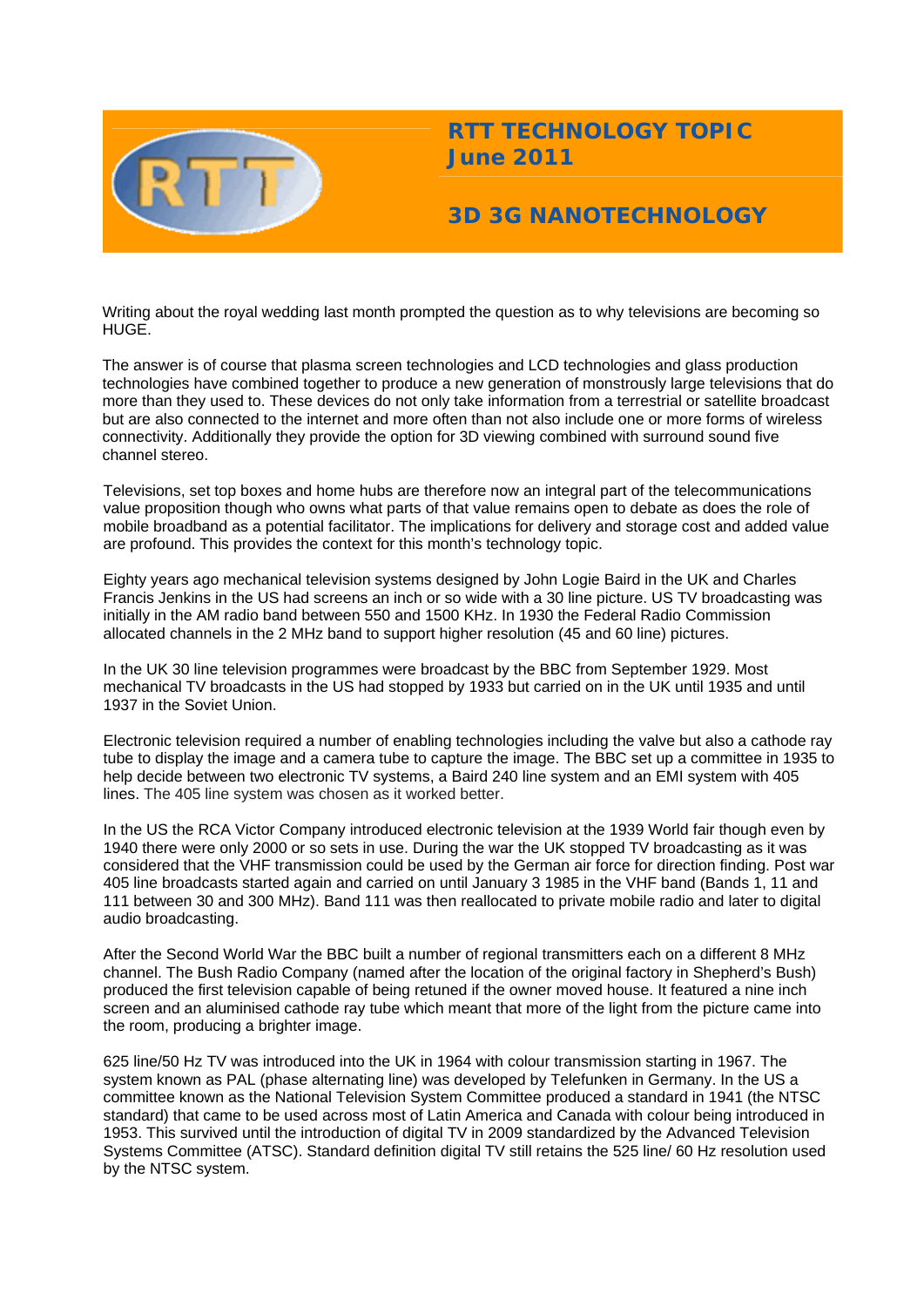To be pedantic the visible scan lines for standard definition ATSC are 480, either interlaced or progressively scanned. ATSC high definition increases this to either 720 or 1080 with a 16 by 9 aspect ratio, closer to the natural field of view than a standard 4 by 3 aspect ratio. DVB T and DVB C and DVB S high definition is similar with a choice of 720, 1035, 1080 or 1152 scan lines.

Given that the human eye only has a certain amount of resolution there would be little point in having an HDTV picture on a small screen. It does however become progressively more useful as screen sizes increase.

Present large screen displays are either plasma or LCD. Plasma screens use fluorescent phosphors with each pixel having a red, green or blue light source which can be varied in intensity to produce a full colour range. Fluorescent phosphors go dim over time though the degradation is usually sufficiently slow not to be noticeable and they are brighter and have a wider colour range than LCD but use more energy. Samsung introduced a smart TV at CES this year with a viewable screen size of 59 inches. Similar LCD screen formats are available. All are remarkable thin, the LCD model having a depth of 0.3 inches.

The products with screen sizes of over 40 inches have smart TV features which include access to a Samsung application store and a touch screen control that allows users to watch TV while a Blu Ray movie is showing on the TV. Accessories include 3D glasses and a Skype certified high definition camera.

The HD Blue Ray player has a 3D sound effect that moves the sound to follow the 3D picture.

The blue bit of the Blu Ray player refers to the laser wavelength of 505 nanometers (>500 THz). The shorter wavelength compared to the 630 nanometer/400 THz red lasers used in standard DVD's means that up to 27 GB of high definition or 3D video can be stored on a single disk, enough for a HDTV feature film or two hours of recorded high definition content.

This begs the question as to whether it is going to be economic to stream files of this size over the internet let alone over mobile broadband networks. The BBC iPlayer for example is better than standard definition but falls short of high definition and is certainly not 3D capable.

3D comes in two flavours each of which has different delivery and storage bandwidth implications. Blu-ray 3D uses a sequential system in which the video is produced at 1080p resolution at 24 frames per second, per eye; or 48 frames per second. Streamed 3D at present uses a side by side system in which a 1080p frame holding both the right and left eye images is sent at 24 frames per second. The TV splits each single frame into two frames and then displays them sequentially with a consequent loss of quality.

Even so the bandwidth requirement is substantial and the delivery economics at best uncertain. As at mid 2011 there are about 200,000 homes in the UK with 3D capable televisions of which about a third are signed up to 3D TV services from Sky or Virgin Media. Whether this market can scale is dependent on achieving step function decreases in the cost of delivery and storage bandwidth which implies step function increases in storage and delivery bandwidth efficiency including guided media (fibre, cable, copper) and unguided media (wireless).

The set top box/personal video recorder market is presently moving in parallel with the integrated smart TV market with features such as triple tuning (the ability to record two channels while watching stored content) or quadruple tuning (dual satellite and terrestrial tuning). Typical storage is about 250 GB though this is steadily increasing over time.

This brings us to portable entertainment systems, lap tops marketed as entertainment centres rather than business aids and the possible relevance of this product sector to the mobile broadband industry or at least the smart phone and tablet bit of the mobile broadband industry.

The Vaio F Series is an example of a high end large lap top form factor product from Sony with up to 750 GB of hard disk memory or a 256 GB flash drive. It is one of the first lap tops capable of showing 3D graphics and converting HD content to 3D with support for active (powered as opposed to passive) 3 D glasses via a Bluetooth connection. The LCD-equipped lenses pass different images to each eye in succession (alternate-frame sequencing.) Each lens can be made transparent or completely opaque by varying the amount of electric voltage sent to the glass. The LCDs are synchronized with the screen's 240 Hz refresh rate. When running in 3D mode, the display inserts a black screen before it draws the scene for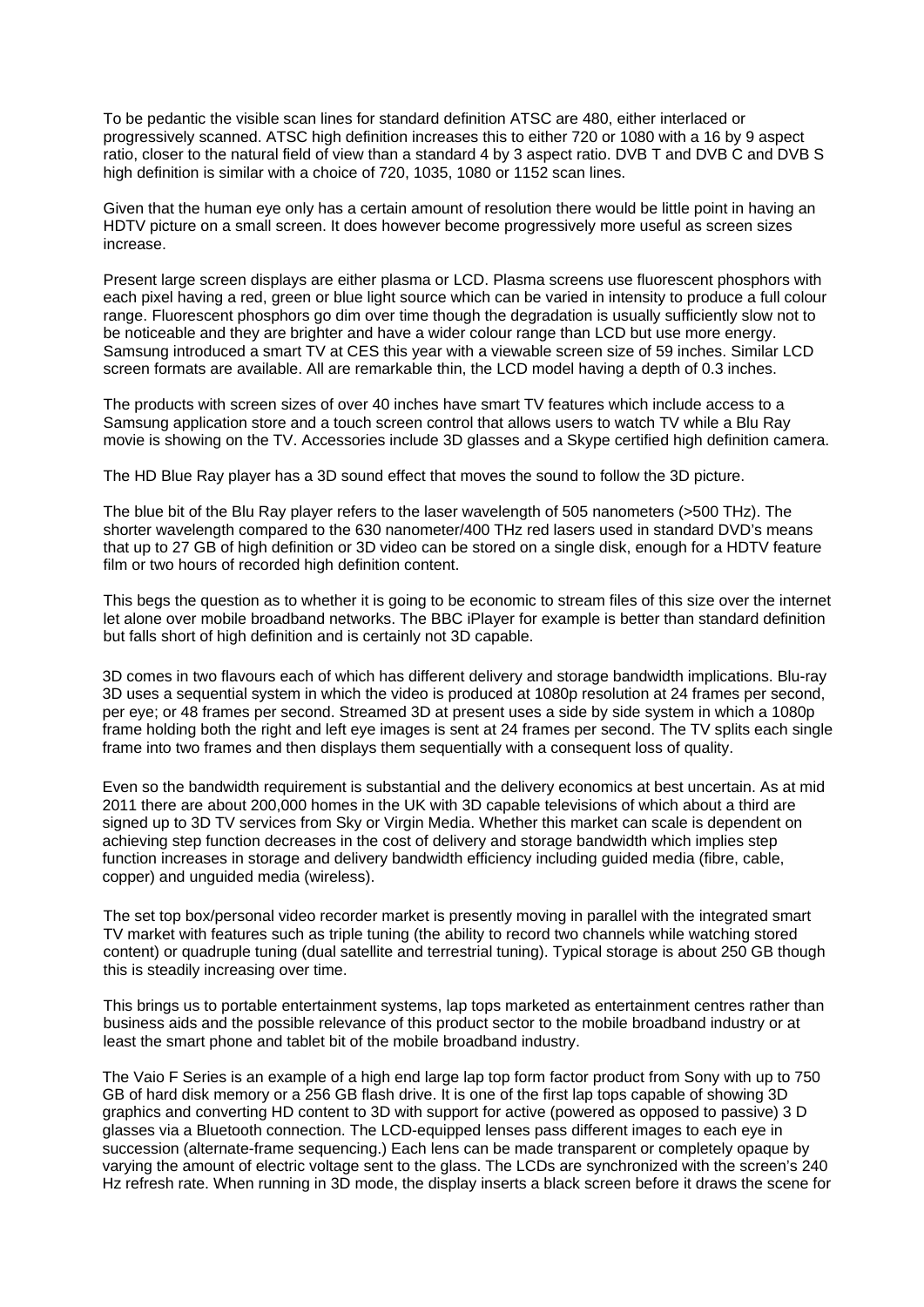the subsequent eye. To make sure that this black is truly black, the panel's LED backlight goes dark. The device includes an 802.11b/g/n WiFi transceiver with integrated 3G Mobile Broadband connectivity in some markets (Verizon in the US for example).

It would seem obvious to throw in a DVB T2 and ATSC demodulator for terrestrial broadcasting reception but frustratingly flux densities are not adequate to make this an acceptable technical and commercial proposition. Additionally the power drain and associated duty cycle of these devices can be problematic with some user forums complaining of duty cycles of less than an hour, a compelling reason not to add mobile broadband connectivity. Just make sure you are never too far away from a mains socket.

This caveat aside, these devices and Smart TV's as well are natural hosts for user generated HD content captured from high end smart phones and transferred via a High Definition Multi media interface (HDMI).

These interfaces are critical to realising user value and have to evolve continuously to match the bandwidth capabilities of the devices sitting either side of the connector. For example the pixel clock rate of HDMI has increased from 165 MHz to 340 MHz to support resolutions up to WQGGA (2560 by 1600 pixels).

The Nokia N8 is an example of a high end phone capable of capturing high definition video transferable via an HDMI output port and it is reasonable to assume that the capability of high end smart phones to capture user content for onward delivery to huge televisions and lap top and tablet based entertainment centres will become more important over time. It can be also be assumed that at least some of the capabilities of the high end Sony Vaio device will be included in future lower cost smaller form factor tablet devices.

However the problems to solve include the technology and energy economics of delivery and storage bandwidth and for portable products (smart phones, tablets and lap tops) battery density and heat dissipation.

Old and new innovations suggest a way forward.

The production scaling of solid state memory combined with improved compression techniques provided the basis for Apple to develop the iPod introduced in 2001 and creating a new market sector which closely mirrored Sony's invention of the Walkman twenty two years before.

The development of resistive capacitive and multi touch interactive displays similarly developed new markets which Apple Inc has been astoundingly successful at exploiting. The Apple touch screen might be considered to be the secret sauce of the success of the iPhone and iPad but it is the algorithmic innovation behind the screen that defines the user experience and which gave Apple the first mover advantage in a newly created and remarkably profitable smart phone market sector.

But generically transformative change is normally coupled to more fundamental device innovation.

In 1876 the German physicist Ferdinand Braun demonstrated a rectification effect that could be recreated at the point of contact between metals and certain crystal materials, in effect a semiconductor device. Just over 70 years later in 1947 John Bardeen and Walter Brattain built the first transistor, a device with a gate that could be used to control electron flow. Eleven years later in 1958 Jack Kilby invented the integrated circuit and in 1961 Fairchild Semiconductor produced the first planar transistor in which components could be etched directly on to a semiconductor substrate.

This would suggest that every fifty years or so a fundamental discovery is made at materials level which has a truly transformative effect on the telecommunications industry. Rather like a dormant volcano it must be nearly time for the next big discovery or more likely the discovery has already been made but we have not yet fully recognised its significance.

And actually it may be a process of rediscovery rather than discovery as we begin to realise that the behaviour of common place materials and or combinations of materials can change fundamentally when assembled at molecular nanoscale level.

Graphene is a possible candidate, a form of carbon constructed as a flat layer of carbon atoms packed into a two dimensional honey comb arrangement, practically transparent due to its thinness. As a conductor of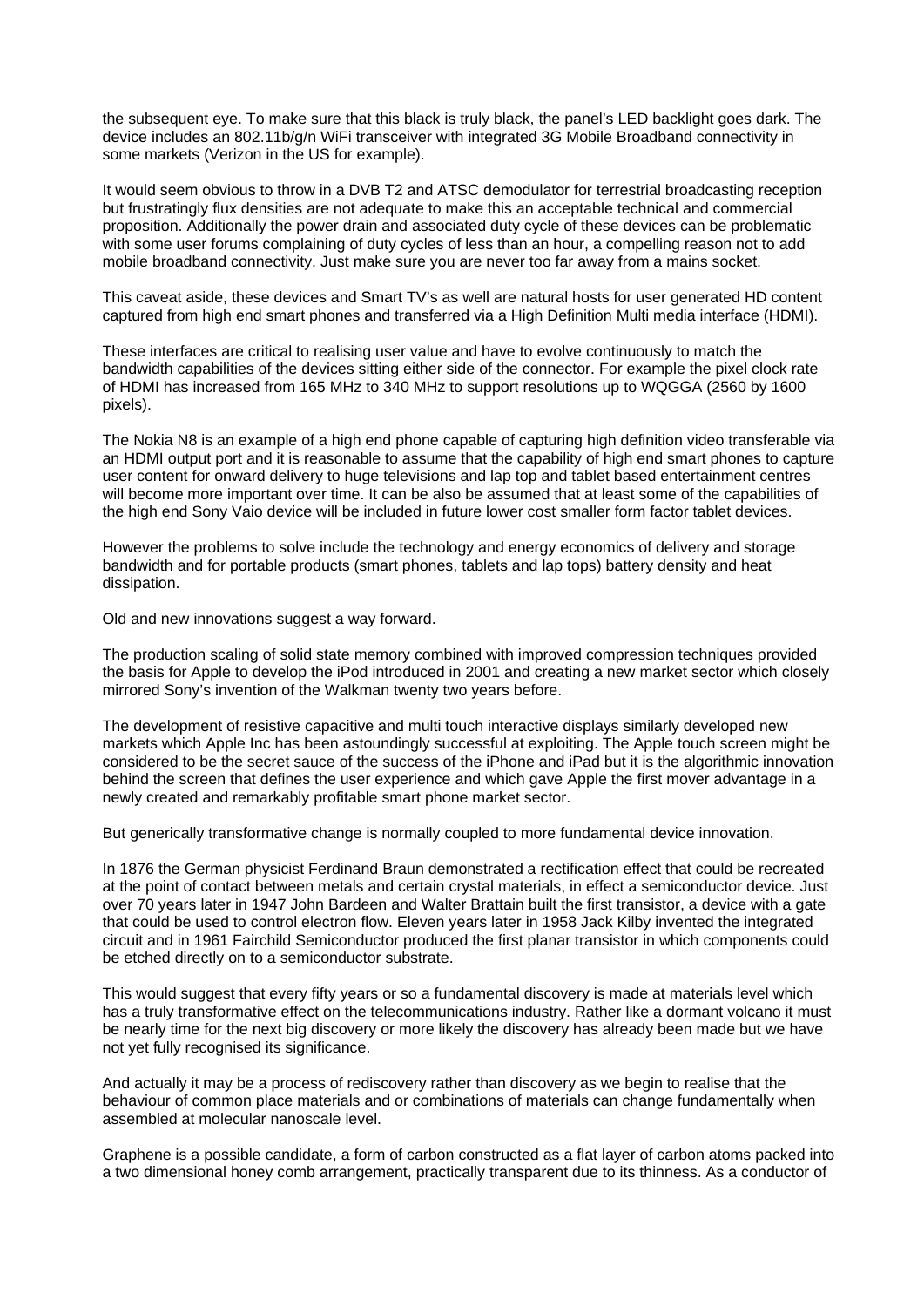electricity it performs as well as copper at a fraction of the cost. As a conductor of heat it outperforms all other materials. At molecular scale grapheme potentially enables a new generation of ultra fast transistors and a new generation of super capacitors and related energy storage solutions.

Batteries have many similarities with memory devices. Both are storage devices and both achieve performance gain through materials innovation, packaging and structural innovation.

As with material behaviour, electro chemical reactions at the nanoscale are different from electro chemical reactions at the micro or macro scale. In particular the small particle size of nano scale materials allows short diffusion distances which means that active materials act faster. In lithium batteries for example, nanoscale manufacturing techniques potentially increase surface area and allow for the faster absorption of lithium ions which results in increased reactivity which means that batteries can store more energy, absorb energy faster and release energy faster when required.

Carbon nano tubes are being proposed as anodes and 3D metal oxide structures have been shown to have a reversible energy capacity of more than 1000 mAh/g, exactly what those hefty lap top and entertainment tablets need for them to be useful and useable. Those graphene based nano structures could then be used to dissipate the heat generated from all that extra available energy.

Last but not least there is the memristor. The concept of resistance with memory was theorised in 1971 in a paper by Professor Leon Chua, from the University of California Berkeley and was premised on the basis that circuit design has three elements, a resistor, capacitor and inductor but four variables with the fourth being a combination of resistance and memory not realisable from any combination of the other three elements.

The device remained as a theoretical concept up until 2008 when HP Labs demonstrated a nanotechnology scaled titanium oxide structure with atoms which moved when a voltage is applied. The device opens up the prospect of a step function increase in the energy efficiency of computing and switching systems and the opportunity to create memories that retain information without the need for power.

It would appear that very small devices constructed as 3D structures at molecular level may well be the key enablers for large and or complex products connected to large and or complex networks and may make the delivery of 3D images to portable and mobile devices via mobile broadband networks more cost and energy economic than presently expected.

#### **Study from RTT**

**[RTT](http://www.rttonline.com/)** has produced a 70 page study on LTE user equipment and LTE network economics. The study is written by RTT with statistics and economic modelling from **[The Mobile World](http://www.themobileworld.com/)** and is sponsored by **[Peregrine Semiconductor](http://www.peregrine-semi.com/)** and **[Ethertronics.](http://www.ethertronics.com/)**

The study, 'LTE User Equipment, network efficiency and value' is available free of charge from the linked web site **[www.makingtelecomswork.com](http://www.makingtelecomswork.com/)**

#### **Makingtelecomswork.com**

An additional level of detail on this topic and related topics can be accessed via the **[Resources](http://www.makingtelecomswork.com/resources.html)  [section](http://www.makingtelecomswork.com/resources.html)** of our linked web site **[www.makingtelecomswork.com](http://www.makingtelecomswork.com/)**

**[www.makingtelecomswork.com](http://www.makingtelecomswork.com/)** provides a cost and time efficient way in which telecommunication engineers, product managers and policy makers can access **technical information and advice not readily available elsewhere in the public domain.** 

The web site also provides information on RTT workshops, **[Making Telecoms Work Europe](http://www.makingtelecomswork.com/workshop_europe.html)**, **[Making](http://www.makingtelecomswork.com/workshop_asia.html)  [Telecoms Work Asia](http://www.makingtelecomswork.com/workshop_asia.html)** and **[Making Telecoms Work in the US.](http://www.makingtelecomswork.com/workshop_usa.html)** The workshops demonstrate how engineering issues can be practically resolved and how performance gains and cost savings can be achieved. European work shops are held at the Science Museum in Kensington West London[.](http://www.makingtelecomswork.com/workshop_europe.html)  **[Information on the next workshop is available here.](http://www.makingtelecomswork.com/workshop_europe.html)**

A number of sponsorship opportunities are available linked to the web site and related Science